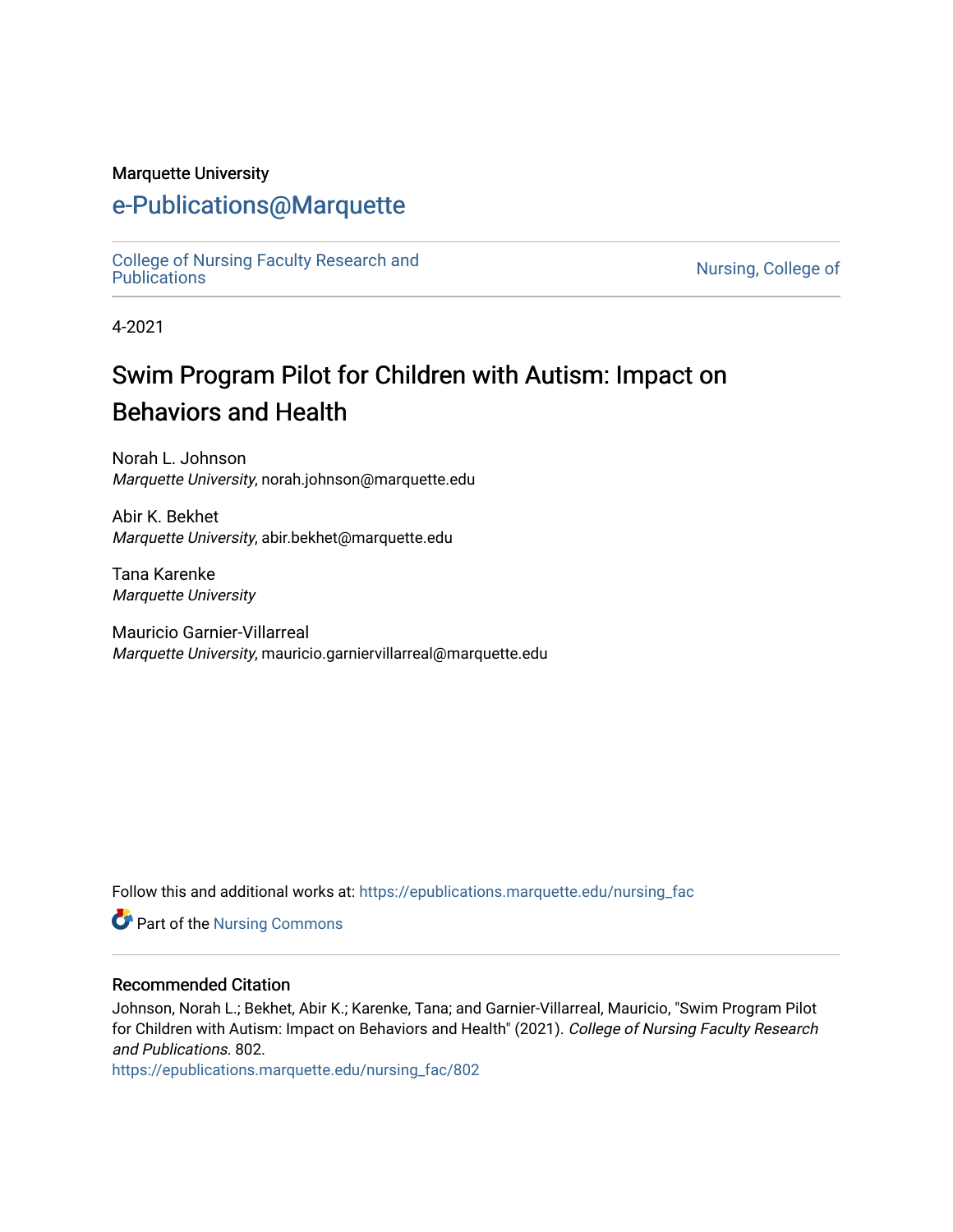**Marquette University**

# **e-Publications@Marquette**

## *Nursing Faculty Research and Publications/College of Nursing*

*This paper is NOT THE PUBLISHED VERSION;* **but the author's final, peer-reviewed manuscript.** The published version may be accessed by following the link in the citation below.

*Western Journal of Nursing Research*, Vol. 43, No. 4 (April 1, 2021): 356-363[. DOI.](https://doi.org/10.1177%2F0193945920948867) This article is © SAGE Publications and permission has been granted for this version to appear in [e-Publications@Marquette.](http://epublications.marquette.edu/) SAGE Publications does not grant permission for this article to be further copied/distributed or hosted elsewhere without express permission from SAGE Publications.

# Swim Program Pilot for Children with Autism: Impact on Behaviors and Health

Norah L. Johnson Marquette University College of Nursing, Milwaukee, WI Abir K. Bekhet Marquette University College of Nursing, Milwaukee, WI Tana Karenke Marquette University College of Nursing, Milwaukee, WI Mauricio Garnier-Villarreal Marquette University College of Nursing, Milwaukee, WI

## Abstract

The purpose of this mixed methods pre-/post-pilot intervention study was to assess parental psychological health and child challenging behaviors before and after a swimming program for children with autism. Participants were 10 parent–child dyads. Child's challenging behaviors were lower in the post testing (Cohen's d = 0.07–0.45). Mean scores were improved for parent perception of general health (Cohen's d = 0.22). Three themes emerged from the post swim program focus group: (a) Parent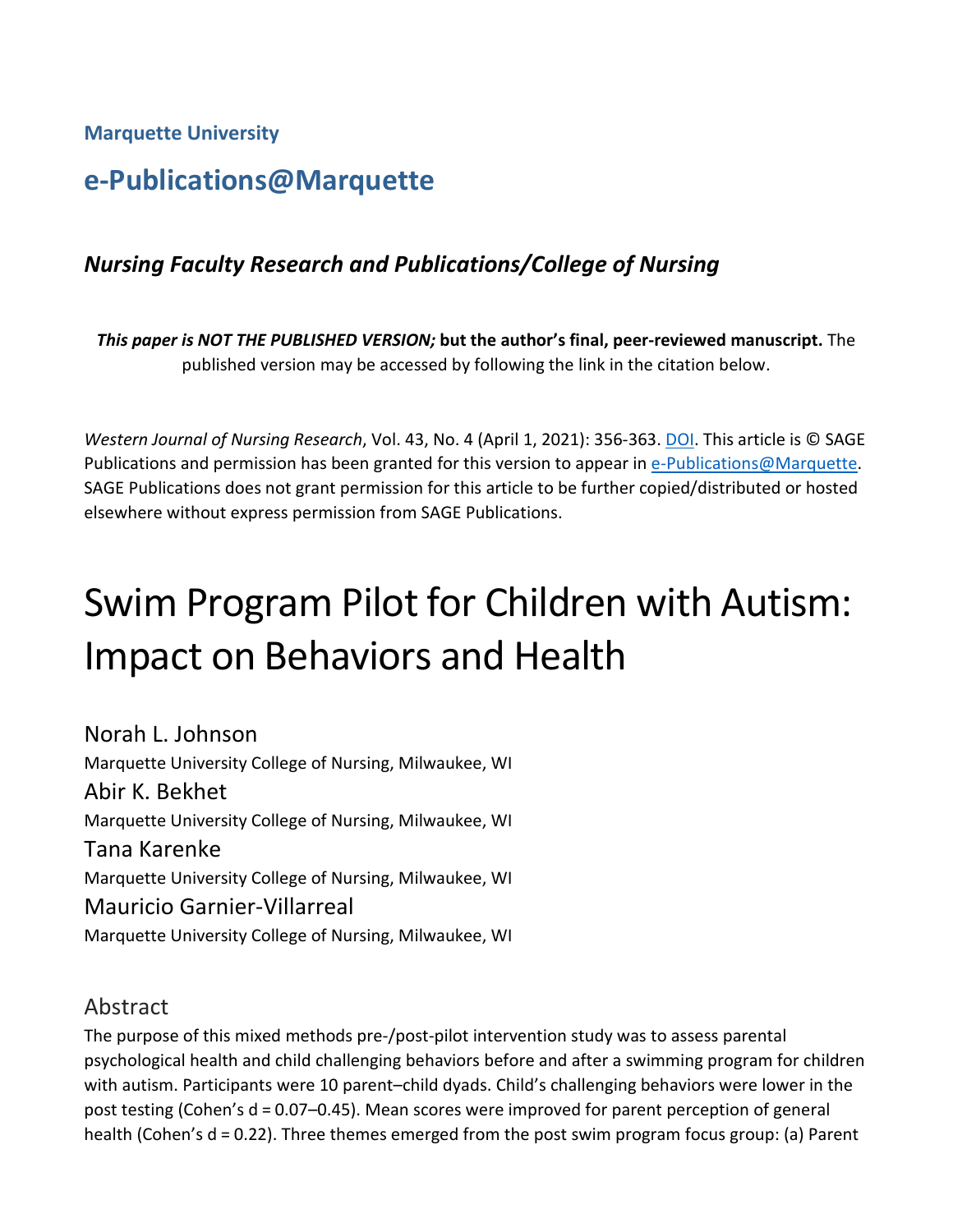satisfaction with instructors with sub themes (i) firmness (ii) creativity, and (iii) promotion of social interaction and sharing, (b) improved child sleeping, and (c) family dynamics with sub themes (i) siblings wanted to swim and (ii) parents' fear of drowning. Preliminary results point to improved child behaviors and parent perception of general health. Future studies can focus on expanding the swim program to include all family members.

## Keywords

swimming program, autism spectrum disorders, caregivers

Children with autism spectrum disorder (ASD) display persistent deficits in social communication and social interaction across multiple contexts and have restricted, repetitive patterns of behavior, interests, or activities that cause clinically significant impairment in social or occupational functioning (American Psychiatric Association [APA], 2013). The prevalence of ASD is 1 in 54 individuals (Maenner et al., 2020). Approximately 50% of children with ASD have challenging behaviors such as self-injury, for example, biting, banging their head or body parts, and hair pulling (Richards et al., 2012). Furthermore, an estimated two thirds of children with ASD have sleep problems that contribute to challenging behaviors (Abel et al., 2018; Souders et al., 2017). Child challenging behaviors have a powerful impact on the caregivers' perception of their well-being (Johnson et al., 2011) which in turn can affect their health and the health of their caregivers (Almansour et al., 2013; Karst & Van Hecke, 2012; Strang et al., 2012).

## Exercise for Children with Autism

While exercise is known to improve the health of children with ASD and their caregivers, many children with ASD do not regularly exercise and are at higher risk of obesity than typically developing children (Curtin et al., 2014). Medications for challenging behaviors and sleep disorders increase the child with ASD's risk of obesity (Polfuss et al., 2016). Children with ASD who do exercise generally prefer to do individual non-team-based exercise such as swimming but lack opportunities to learn how to swim (Polfuss et al., 2016). While children with ASD in aquatic therapy programs get exercise that improves their cardio-respiratory health, muscle strength, and endurance, it is challenging for children with ASD to learn in typical swim programs that are offered in large groups (Alaniz et al., 2017). Furthermore, drowning is the number one cause of death for children with ASD (Guan & Li, 2017). Children with ASD are known to wander away from their caregivers and are drawn to water, putting them at an even higher risk of drowning if they do not know how to swim (Rice et al., 2016).

In light of the physical and mental health risks for children with ASD and their caregivers, assessing the impact of swim programs for children with ASD on child challenging behaviors is vital for family health. Previous studies on swim interventions for children with ASD looked at improvement in emotional response, adaptation to change, daily living skills, adaptive behaviors, and emotional functioning in a sample of 26 children with ASD aged between 6 and 12 years (Caputo et al., 2018). Previous studies also looked at increased physical and social interactions with typically developing peers and siblings during the peer-/sibling-assisted conditions in a sample of 21 children aged between 7 and 12 years (Chu & Pan, 2012). Previous studies also assessed improvement by at least one level on the Swimming Classification Scale in a sample of 12 children between 6 and 12 years (Fragala-Pinkham et al., 2011). Furthermore, the study conducted by Alaniz and colleagues (Alaniz et al., 2017) showed an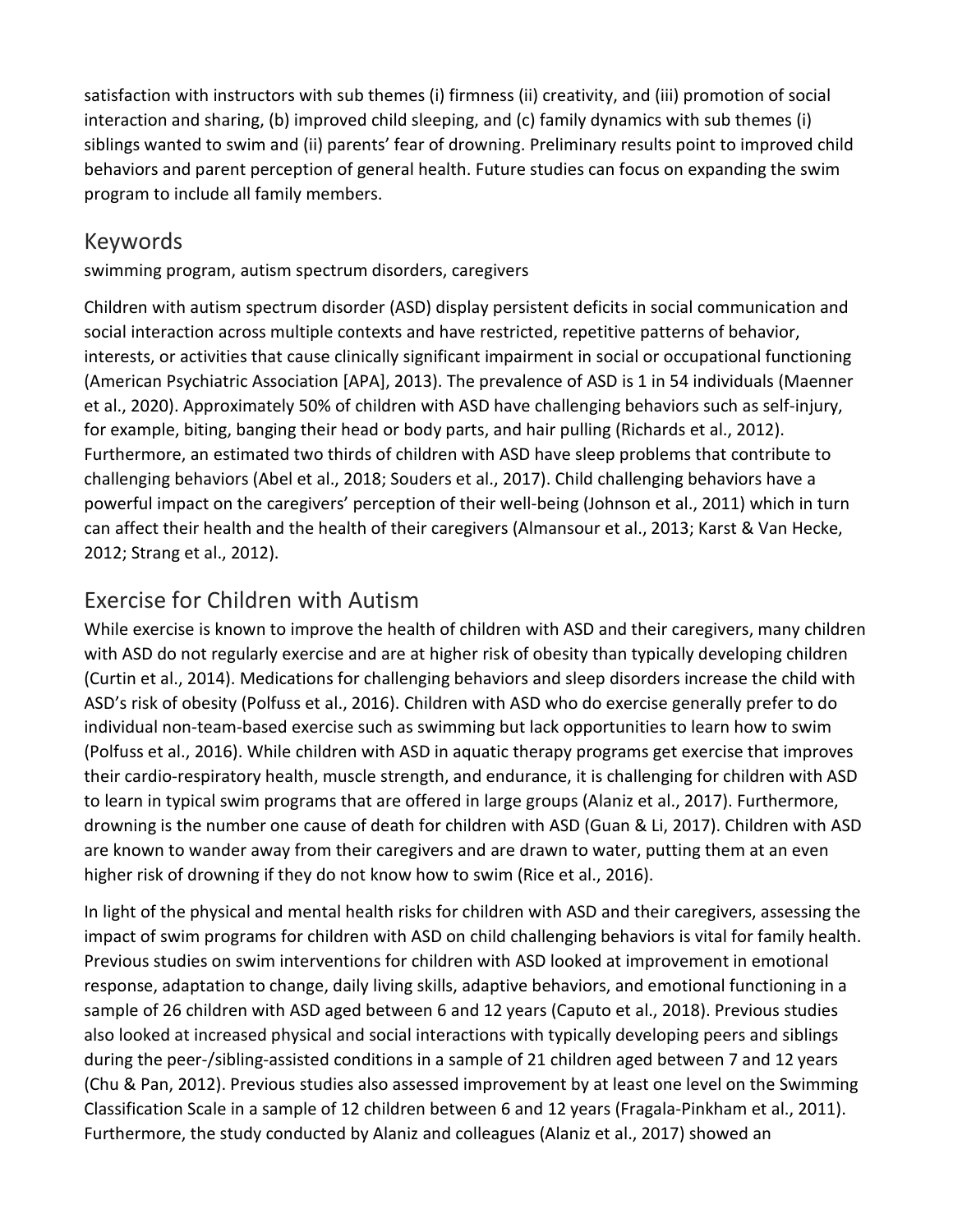improvement in swim and water safety skills over time after 8 hours of group therapy including breath control, propulsion, and changing positions while swimming in a sample of seven children with ASD aged between 3 and 7 years (Alaniz et al., 2017). Also, another study showed that children with ASD enjoyed swimming significantly more (fifth most enjoyed activity) than typically developing children (thirtieth most enjoyed; Eversole et al., 2016). To date, previous studies have not assessed parental psychological health and child behaviors before and after a private swimming program for children with ASD as proposed in this study.

## Theoretical Framework

The Individual and Family Self-Management Theory (IFSMT; Ryan & Sawin, 2009) provided the theoretical framework for this study. The IFSMT involves the assessment of risks and complexities as well as the strengths of the family in preparing to manage the child's condition as they participate in a swim program. Based on the IFSMT, knowledge and beliefs, self-regulation, and social facilitation are the key processes in this study (Ryan & Sawin, 2009). Parents need the knowledge and skills about water safety to manage the child's health at home and a positive belief in their own self-efficacy to be safe around water with their child. In the context of swimming, self-regulation refers to family preparation for swimming. Social facilitation refers to the availability of family, friends, and swim instructors who are accessible for emotional and social support. These processes ultimately impact the overall ease or difficulty experienced during the swim program. The content of the swim program water safety class and the mental health resources, along with private instruction addressed each of these processes.

## Purpose

Thus, the purpose of this mixed methods pilot study was to assess parental psychological health and child behaviors before and after a private swimming program for children aged between 5.5 and 11 years with ASD. There were the two research questions:

- 1. Do caregivers perceive fewer challenging child behaviors after their child participates in a swimming program for children with ASD?
- 2. Is there improvement in caregiver psychological well-being, positive thinking, and state anxiety after their child participates in a swimming program for children with ASD?

## Methods

#### Design

This study was an interventional, longitudinal, pilot, mixed methods, feasibility study. We provided a 12-session private swim lesson program. The outcomes were measured at baseline and at the completion of the swim program.

#### Sample

The sample included 10 children with ASD and their primary caregivers. The program was offered in May through June 2019. The inclusion criteria for the study included English-speaking children with a diagnosis of ASD, and between the ages of 5.5 and 11 years. Another inclusion criterion was the availability of a primary caregiver to be present with the child in the pool area during the entire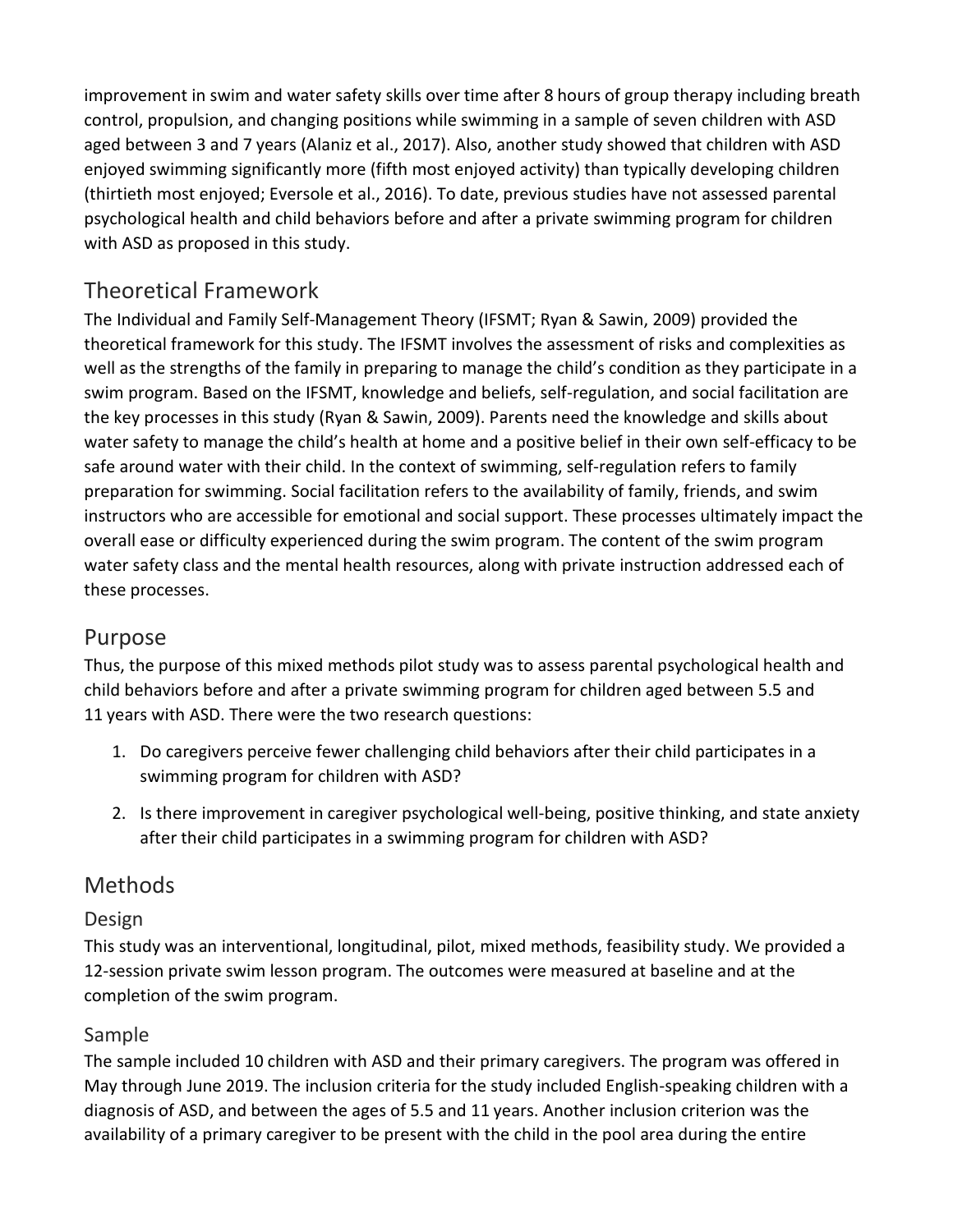swimming program. Exclusion criteria for children were seizure disorder, IQ < 70, and ostomies or other physical disabilities. Caregiver inclusion criteria were English-speaking, primary caregiving parent of the child with ASD. Funding limited the sample size to 10 participants.

The recruitment of the participants was by convenience sampling via emails from a registry of names of parents at the University Interdisciplinary Autism Consortium who agreed to be contacted for research studies. Additional assistance for recruitment was received from executive director at the local autism society who distributed IRB approved flyers at a parent conference and on a private autism society social media site for caregivers of children with ASD. The first 10 caregivers who contacted the principal investigator (PI), who met inclusion criteria and who agreed to be in the study were invited to the swim safety session at the University where the PI explained the purpose of the study, risks and benefits, incentives, and the procedure for the swim program.

#### Measures

#### *Demographic questionnaire*

The demographic questionnaire included questions for parents and children. Data were collected on parent gender, age, marital status, race, level of education, income, and child gender and age. Questions about swimming exposure prior to the study included asking the parent if the child had ever been in a pool, put their face in the water, used a life jacket or other floating device, and if they were able tread water, or propel themselves forward in the pool.

#### *Children's challenging behaviors*

Children's challenging behaviors from the parent perspective were measured by the Nisonger Child Behavior Rating Form (Nisonger CBRF). The parent version of Nisonger CBRF was used in this study to identify the problem behaviors and the social adaptive behaviors in children with ASD from caregivers' perspectives (Aman et al., 1996). The Nisonger CBRF consists of 76 items that measure two domains: The social and problem behaviors. The first domain, the social behavior domain, consists of 10 items and is scored on a 4-point Likert scale ranging from not true to always true. The social behavior domain includes two subscales: compliant/calm (six items) and adaptive/social (four items). The second domain, the problem behavior domain, is 66 items and includes: (a) disruptive behavior disorder subscales: conduct problems (sixteen items) and insecure/anxious (fifteen items) and (b) ADHD subscales: hyperactive (nine items), self-injury/stereotypic (seven items), self-isolated/ritualistic (eight items), and overly sensitive (five items), scored on a 0–3 Likert scale from 0, did not occur or not a problem, to 3, occurred a lot or was a severe problem (Lecavalier et al., 2004). The Nisonger CBRF is a reliable measure as indicated by Cronbach's alphas for the social behavior domain and the problem behavior domain subscales, which were 0.87 and 0.94, respectively in a sample of 117 caregivers of persons with ASD (Bekhet, 2016).

#### *Parent positive thinking*

Positive thinking was measured by the Positive Thinking Skills Scale (PTSS; Bekhet & Zauszniewski, 2013). The PTSS is an eight-item questionnaire that assesses eight positive thinking skills on a 4-point Likert scale. Scores may range from 0 to 24 with higher scores indicating caregivers' use of more positive thinking skills. The PTSS is a reliable scale as indicated by Cronbach's alpha of 0.90 in a sample of 109 of caregivers with persons with ASD (Bekhet & Zauszniewski, 2013). Construct validity is also supported by significant correlations in the expected directions with measures of resourcefulness,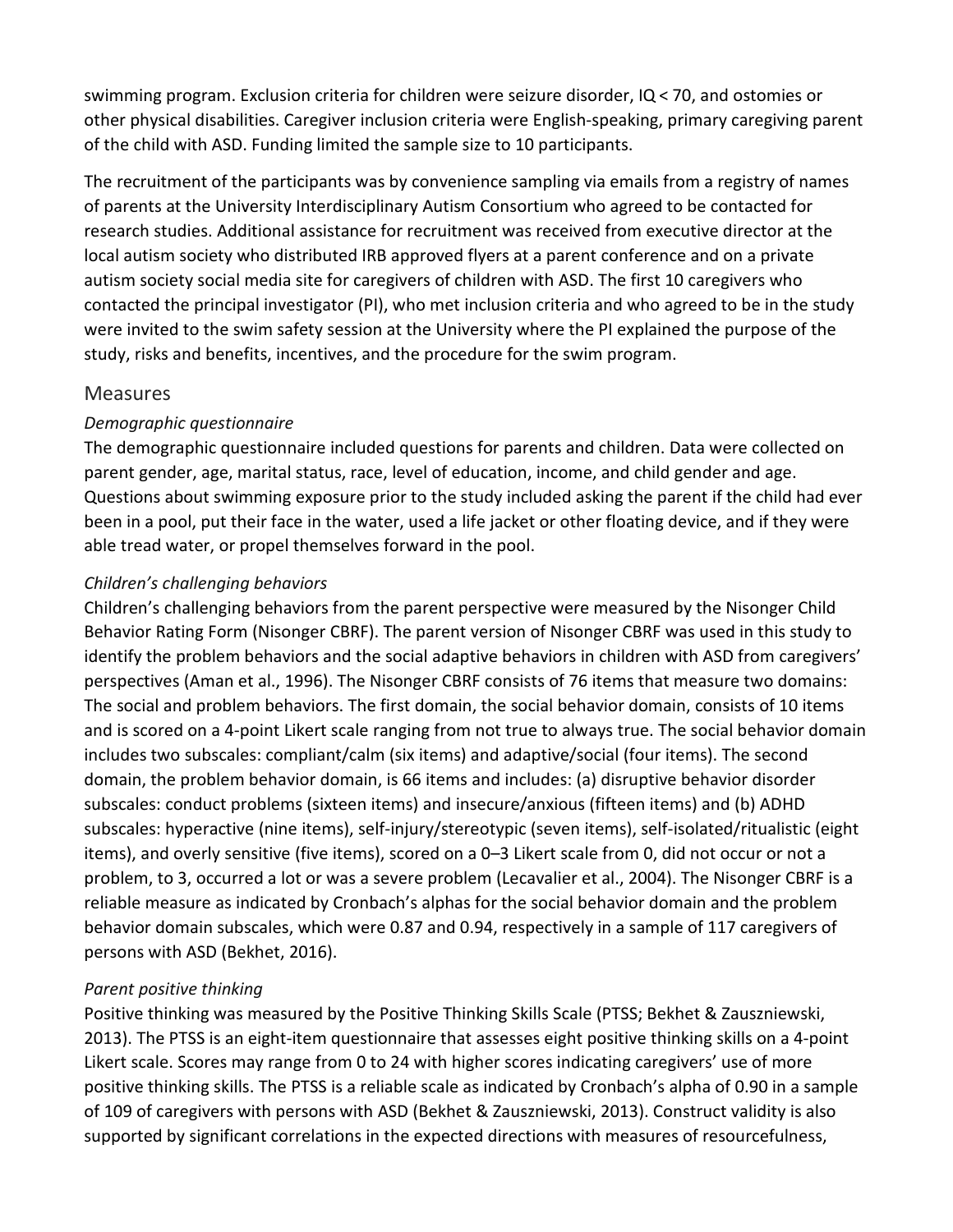depression, and general well-being (rs = 0.63,–0.45, and .40 respectively; Bekhet & Zauszniewski, 2013).

#### *Parent psychological well-being*

Psychological well-being was assessed by the Psychological General Well-being Index (PGWBI) questionnaire (Dupuy, 1984). The PGWBI consists of 22 items that reflect 6 non-overlapping healthrelated quality of life domains namely: anxiety (five items), depressed mood (three items), positive well-being (four items), self-control (three items), general health (three items), and vitality (four items). Each domain is rated on a 6-point Likert scale ranging from 0 to 5. A summary score is a maximum of 110 points and can be calculated by summing up the scores of all domains; the higher the score, the higher the well-being. The scale is reliable as shown by a Cronbach's alpha of correlations between 0.90 and 0.94 (Moholdt et al., 2011).

#### *Parent state anxiety*

The State-Trait Anxiety Inventory (STAI) Form X-1 was used to measure caregivers' state anxiety (Spielberger & Gorsuch, 1983). It consists of 20 items rated on a 4-point Likert Scale, with higher scores representing higher levels of anxiety. The scale is reliable as indicated by Cronbach's alpha that ranges from 0.86 to 0.95 (Spielberger & Gorsuch, 1983). Test-retest coefficients range from 0.69 to 0.89 (Spielberger, 1989). STAI is a good predictor of caregivers' stress overtime (Elliott et al., 2001).

## Data Collection Procedure

Study approval was obtained from the University Institutional Review Board. Participants who agreed to be in the study were invited to the swim safety session at the University where the PI explained the purpose of the study, risks and benefits, incentives, and the procedure for the swim program. Next, the caregivers signed the informed consent and filled out the demographic questionnaire and baseline study questionnaires. A focus group was also hosted for the 10 caregivers of the children with ASD following the 12- session swimming program intervention. The focus group was held four days after the last swim lesson on the University campus. Caregivers also completed the post-swim program surveys at that time. Detailed field notes on the child progress were collected by the research assistant during the swim sessions.

Incentives were provided at the following three time points during the swim program to thank participants for their time: (1) a thirty-five dollar gift card after the completion of the pre-swim surveys, (2) a sixty dollar gift card halfway through the swim lessons, and (3) a sixty dollar gift card after the completion of lessons and the post-program focus group and post-program surveys.

## Swimming Program Intervention

The swim program intervention consisted of two parts. The first part was an in-person class that was 60 minutes long and was held on the University campus to teach caregivers about precautions for safety around water. The second part included 12 sessions in the pool over the time span of three weeks, with five lessons in the first week, five lessons in the second week, and two lessons in the third week. Each day of the program, 10 children received a 30-minute long private swim lesson. The program started at noon and lasted until 3:30 p.m., from Monday through Friday. Two lanes of the pool were used at a time to accommodate two children for 30 minutes. There was a main swim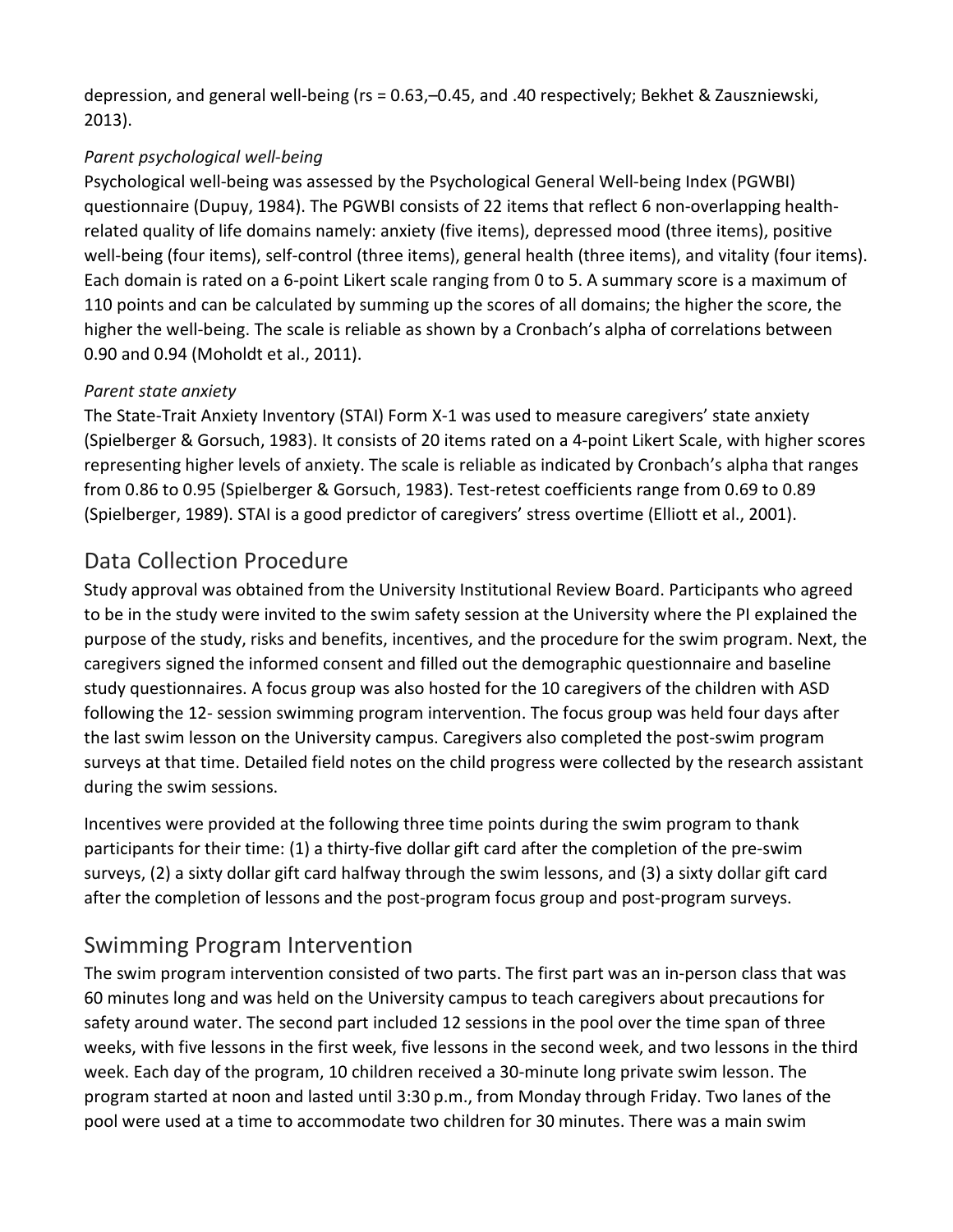instructor and two other instructors working with the children. The main instructor oversaw the instruction in both lanes and provided directions to the other instructors as needed. Thus, there was a one-to-one instructor for each child. During these lessons, instruction was provided on a one-to-one basis with each child having their own swimming instructor in their own lane of the pool. All three instructors were lifeguards. An additional lifeguard, a research assistant, and the PI were present during the swimming program. A caregiving parent was present at the side of the pool during every lesson.

The 12 swim sessions in the pool were tailored to meet the needs of each child. They were adapted from the Aquatic Skills checklist (Alaniz et al., 2017) and from the instructor's experience teaching at the YMCA as an American Red Cross adaptive swim instructor. First, in order to acclimate the child to the water, the instructor used cups to slowly pour water on the child's arms and legs while the child sat on the side of the pool at the start of the swim lesson. Second, because the children needed to master swim skills in an order, they were taught the skills in the following sequence: (a) enter the pool independently, (b) navigate through the pool by holding the pool wall, (c) blow bubbles on the surface of the water, (d) put face under water and blows bubbles, (e) float with, and without, the foam swim noodles, (f) scoop hands and kick feet in the water, (g) blast-off from the side of the pool, (h) retrieve an item and return it to the instructor, (i) tread water and (j) swim the entire length of the pool using front or back crawl. The last 5 minutes of each swim lesson were reserved for swim play. Children could jump in the water from the side of the pool or play with pool toys during this time.

## Data Analysis

Data analysis for the quantitative data was done with the program R (R Core Team, 2019). In this study sample (*n* = 10), with a significance level of .05, and 80% power, we reject the null hypotheses for effect sizes larger or equal than d = 0.99. Based on this, the results focused on describing the change over time, focusing on the interpretation of the effect sizes. The effect sizes presented are Cohen d (Cohen, 1977, 1992), overlapping coefficient (Reiser & Faraggi, 1999), and the probability of superiority (Ruscio, 2008). The effect sizes were estimated for all 16 scales of interest, the Nisonger CBRF (eight scales), PTSS (one scale), PGWBI (six scales), and STAI (one scale).

Additional qualitative data was collected using a single focus group with an interview guide. Three research team members were present for the focus group, which was recorded and transcribed verbatim into a Word document. During the focus group, caregivers answered questions about their satisfaction with the swimming program. Three researchers performed the content analysis for the focus group. Transcripts were read by each researcher and then coded individually, identifying the themes in each participant's response. Next, researchers met to determine themes across participants (Graneheim & Lundman, 2004).The credibility and trustworthiness of the findings were achieved by independent coding of the data by the researchers. The researchers met and arrived at common themes as an iterative process (Glaser, 1992; Struebert & Carpenter, 1999). Saturation was achieved with no redundancy or new themes from the caregivers' responses.

## Results

The pre/post study was completed by 10 parent–child dyads (White [*n* = 4], Hispanic [*n* = 3], Black [*n* = 2], and Asian [*n* = 1]; see Table 1). Prior to the swim program, all 10 children were not at the same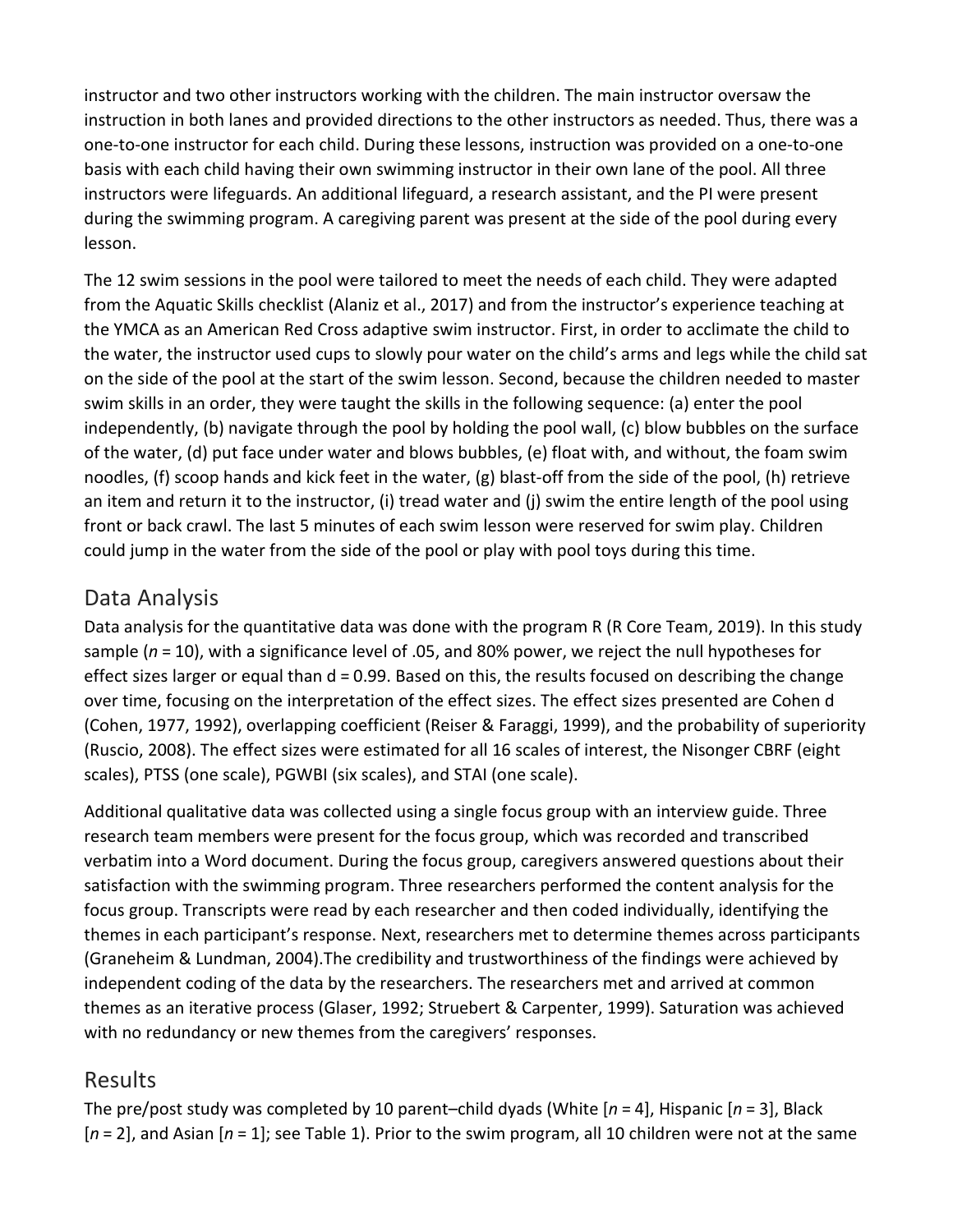swimming ability. Nine children had the experience of being in a pool before but only six put their face underwater. Further, six children had used a life jacket or other floating device and two children could tread water; but none of the 10 children could propel themselves forward in the pool. Based on the children's swimming ability before the swim program, the main instructor paired children with similar ability into the same time slots for their lessons.

**Table 1.** Demographics *N* = 10 Parent–Child Dyads.

Gender of child with ASD

- Male 7 (70)
- Female 3 (30)

Child age (years)

9 2 (20)

7 5 (50)

5.5–6 3 (30)

First time taking swim lessons

Yes 2 (20)

No 8 (80)

Parent race

| Item                           | $N(\%)$ |
|--------------------------------|---------|
| Gender of child with ASD       |         |
| Male                           | 7(70)   |
| Female                         | 3(30)   |
| Child age (years)              |         |
| 9                              | 2(20)   |
| 7                              | 5(50)   |
| $5.5 - 6$                      | 3(30)   |
| First time taking swim lessons |         |
| Yes                            | 2(20)   |
| No                             | 8(80)   |
| Parent race                    |         |
| White (Non-Hispanic)           | 4 (40)  |
| Hispanic                       | 3(30)   |
| Asian/Pacific Islander         | 1(10)   |
| African American               | 2(20)   |
| Parent's level of education    |         |
| 9th grade-11th grade           | 1(10)   |
| Some college                   | 1(10)   |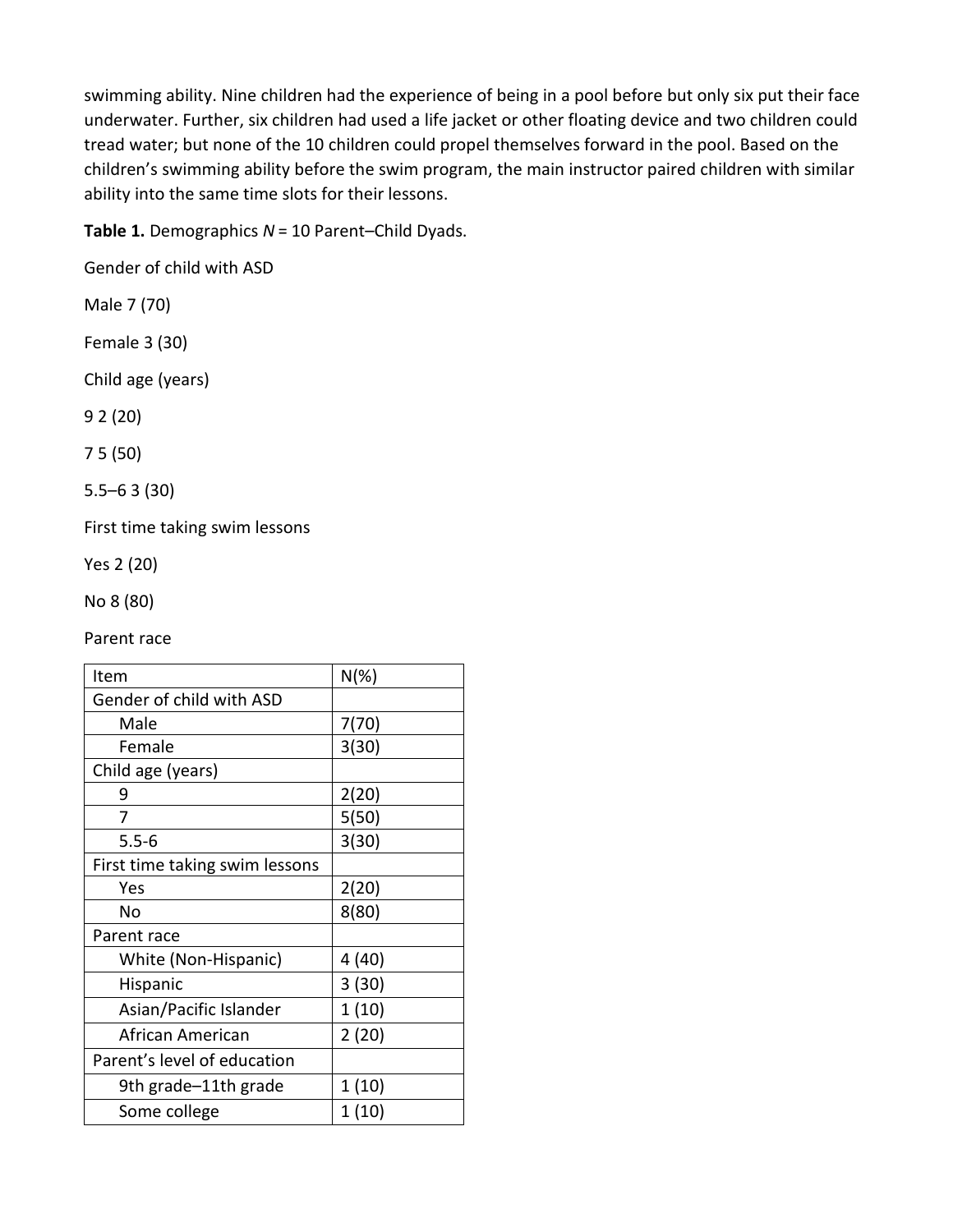| Associate degree    | 1(10) |
|---------------------|-------|
| Bachelor's degree   | 4(40) |
| Graduate degree     | 3(30) |
| Family income       |       |
| \$21,000-\$40,000   | 4(40) |
| \$41,000-\$60,000   | 2(20) |
| \$100,000 and above | 4(40) |

The results for the research questions are presented in Table 2; first presented is the mean and standard deviation for both baseline and post treatment followed by effect sizes. The effect sizes presented are the Cohen d (and the respective 95% confidence interval), percentage of distribution overlap, and probability of superiority. In general, the mean scores were improved for parent anxiety (Cohen's d = 0.04, negligible effect size), psychological well-being (4 subscales Cohen's d = 0.1–0.2, small effect size), and parent positive thinking (Cohen's d = 0.1, small effect size; see Table 2).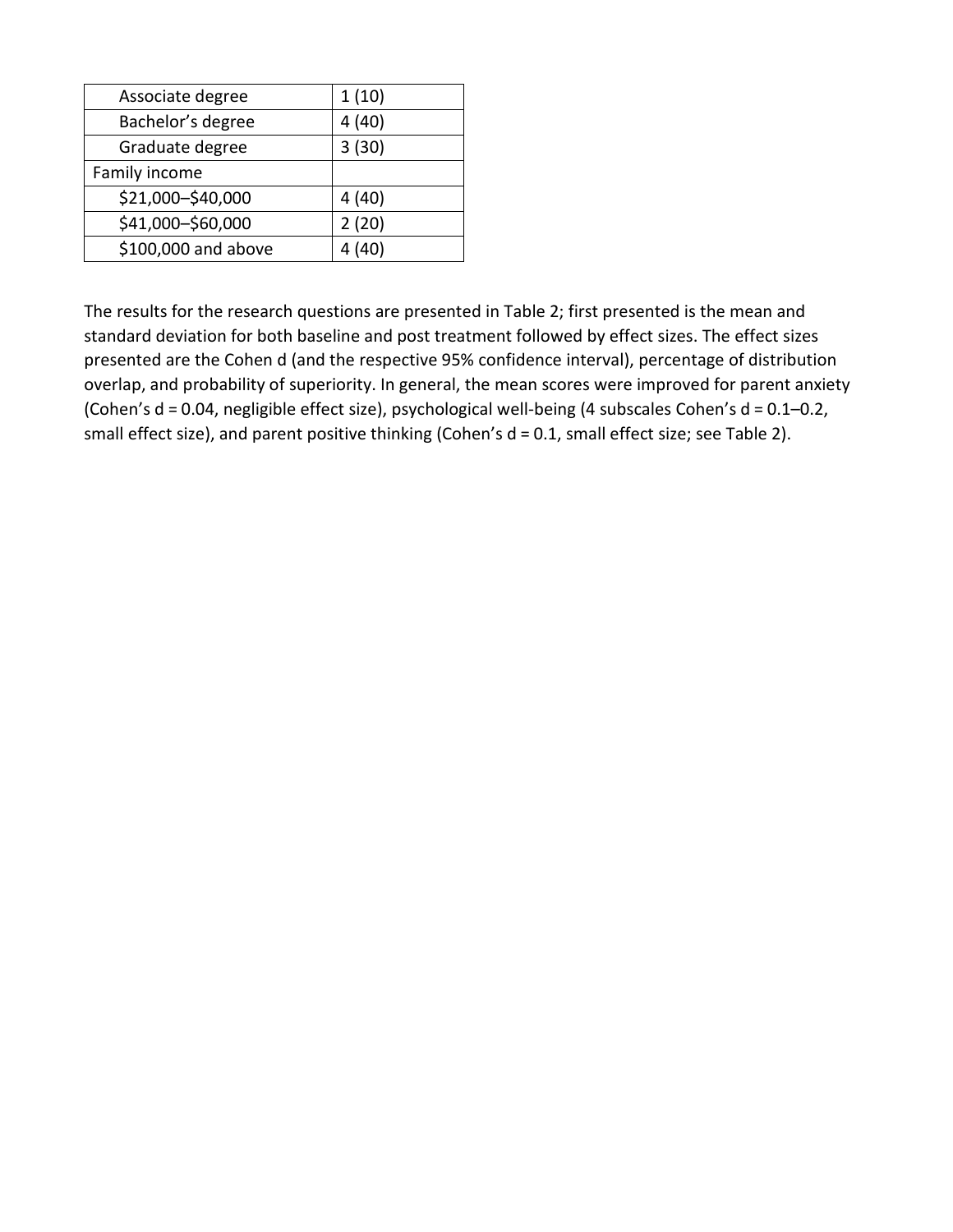**Table 2.** Nisonger Child Behavior Profile (NCBP), Parent Psychological Well-being Inventory (PGWBI), Positive Thinking Skills Survey (PTSS) and State Trait Anxiety Inventory (STAI) *N* = 10.

|                           | Time 1 |           | Time 2 |           |           |                    |                    |         |             |
|---------------------------|--------|-----------|--------|-----------|-----------|--------------------|--------------------|---------|-------------|
| Variable                  | M      | <b>SD</b> | M      | <b>SD</b> | Cohen's d | Cohen's d lower ci | Cohen's d upper ci | Overlap | Superiority |
| <b>NCBP</b>               |        |           |        |           |           |                    |                    |         |             |
| Compliant/Calm            | 1.583  | 0.432     | 1.467  | 0.375     | 0.288     | $-0.585$           | 1.161              | 88.87   | 57.85       |
| <b>Adaptive Social</b>    | 1.375  | 0.755     | 1.325  | 0.457     | 0.078     | $-0.820$           | 0.977              | 96.81   | 52.26       |
| Conduct Problem           | 0.985  | 0.689     | 0.787  | 0.620     | 0.295     | $-0.003$           | 0.594              | 88.08   | 58.4        |
| Insecure/Anxious          | 0.653  | 0.697     | 0.558  | 0.667     | 0.138     | $-0.074$           | 0.350              | 94.42   | 53.94       |
| <b>Hyperactive</b>        | 1.844  | 0.631     | 1.631  | 0.523     | 0.362     | $-0.1758$          | 0.900              | 85.72   | 60.05       |
| Self-injury Stereotypic   | 0.428  | 0.455     | 0.286  | 0.343     | 0.317     | $-0.04$            | 0.674              | 87.29   | 58.95       |
| Self-isolated/Ritualistic | 0.775  | 0.564     | 0.704  | 0.608     | 0.121     | $-0.410$           | 0.653              | 95.22   | 53.38       |
| <b>Overly Sensitive</b>   | 1.525  | 0.652     | 1.24   | 0.610     | 0.450     | $-0.027$           | 0.927              | 82.2    | 62.48       |
| <b>PGWBI</b>              |        |           |        |           |           |                    |                    |         |             |
| Anxiety                   | 2.86   | 1.370     | 2.66   | 1.530     | 0.136     | $-0.2340$          | 0.505              | 94.42   | 53.94       |
| Depressed mood            | 3.63   | 1.160     | 3.767  | 1.187     | $-0.114$  | $-0.524$           | 0.297              | 95.61   | 53.1        |
| Positive well-being       | 2.867  | 1.214     | 3.025  | 1.133     | $-0.132$  | $-0.350$           | 0.086              | 94.82   | 53.66       |
| Self-control              | 3.817  | 0.747     | 3.833  | 0.997     | $-0.018$  | $-0.480$           | 0.444              | 99.6    | 50.28       |
| General health            | 3.567  | 0.649     | 3.433  | 0.589     | 0.215     | $-0.657$           | 1.087              | 91.24   | 56.18       |
| Vitality                  | 2.908  | 1.11      | 2.975  | 0.916     | $-0.063$  | $-0.445$           | 0.319              | 97.61   | 51.69       |
| <b>PTSS</b>               | 1.948  | 0.790     | 2.025  | 0.626     | $-0.107$  | $-0.875$           | 0.661              | 95.61   | 53.1        |
| <b>STAI</b>               | 2.015  | 0.675     | 1.985  | 0.808     | 0.039     | $-0.0359$          | 0.437              | 98.4    | 51.1        |

*Note.* Abbreviations:

cd lower ci: Cohens d lower confidence interval.

cd upper ci: Cohens d upper confidence interval.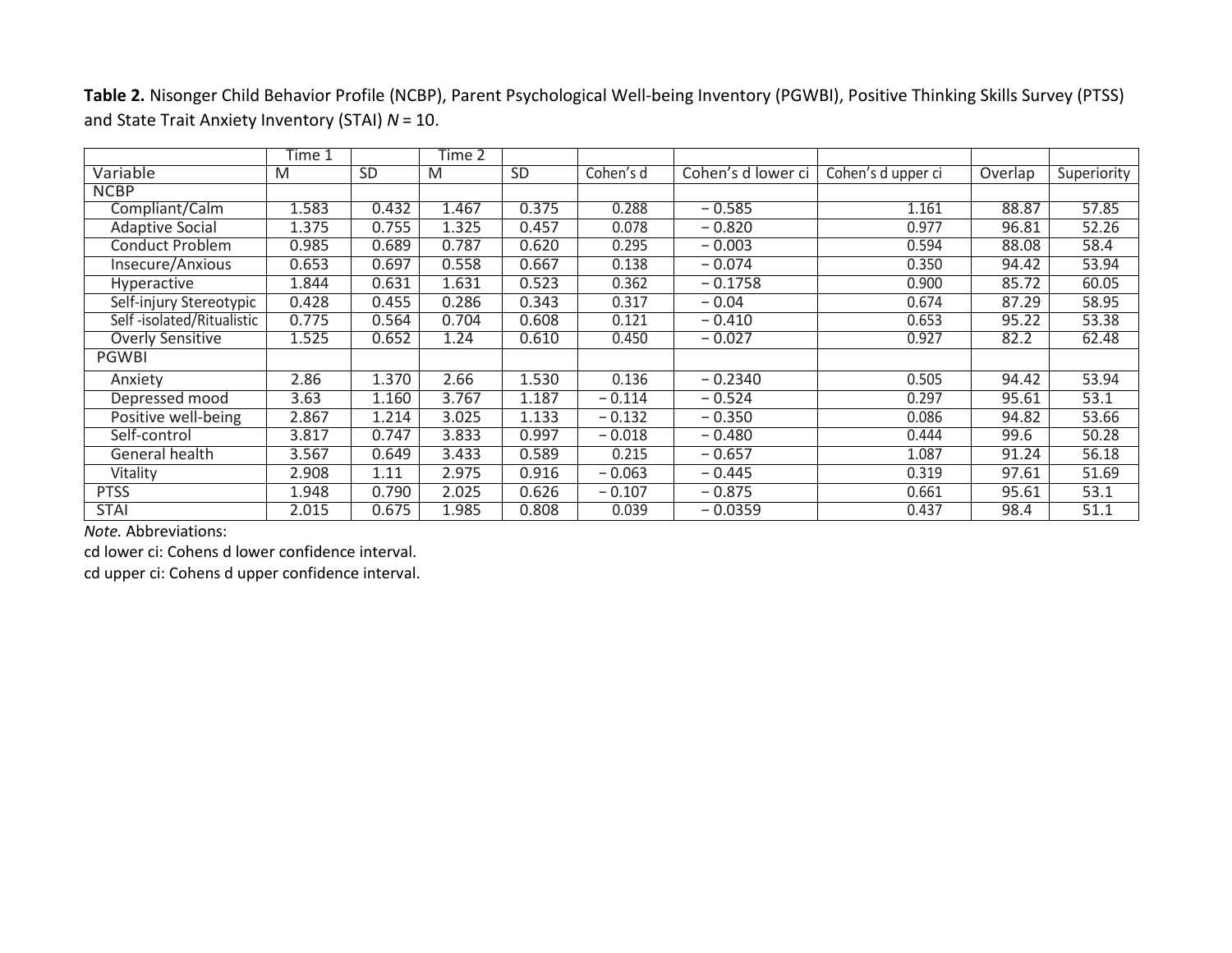Paired comparisons of parent perception of their child's challenging behaviors showed scores decreased over time for all 8 subscales of the Nisonger CBRF in the post testing (Cohen's d = 0.07–0.45, small to medium effect size). For the PGWBI, the scores decreased over time, except for vitality which increased. For both the STAI and PTSS scales, the scores decreased over time. These are the overall trends, but the magnitude and relevance should be considered in function of the measure of effect size.

With d (absolute value) ranging from 0.02 to 0.45, this would be qualified from negligible to small effect sizes (Cohen, 1992). We failed to reject the null hypothesis for all of them as none of the mean changes is equal or larger than  $d = |0.99|$ , effect size for which this study has 80% power. Next, we describe the results for the outcomes that presented effect sizes larger than d = 0.2, which is considered to be the standard guideline for a small effect size (Cohen, 1992). All other outcomes presented smaller effect sizes which would be considered to be negligible. From the 16 outcomes, 6 presented effect sizes |d| > 0.2. Five outcomes were from the Nisonger CBRF: "compliant/calm," less "hyperactive," fewer "self-injury/stereotypies," improved "overly sensitive," and fewer conduct problems. One outcome was from the PGWBI: "general health."

For the Nisonger CBPRF, compliant /calm, the baseline and post treatment are on average 0.29 standard deviations away from each other (d = 0.29, 95% CI = −0.58, 1.16) as the average scores decreased over time. This means that 88.87% of the distributions overlap and selecting a subject at random from the baseline will have a 57.87% chance of having a higher score than at post treatment. In the case of "hyperactive," the baseline and post treatment are in average 0.36 standard deviations away from each other (d = 0.36, 95% CI = –0.18, 0.89) as the average scores decreased over time, this means that 85.72% of the distributions overlap and selecting a subject at random from the baseline will have a 60.05% chance of having a higher score than at post treatment. For "selfinjury/stereotypies," the baseline and post treatment are in average 0.32 standard deviations away from each other (d = 0.32, 95% CI = –0.04, 0.67) as the average scores decreased over time, this means that 85.29% of the distributions overlap and selecting a subject at random from the baseline will have a 58.95% chance of having a higher score than at post treatment. Finally, decreased scores for "overly sensitive" indicates that the baseline and post treatment are on average 0.45 standard deviations away from each other (d = 0.45, 95% CI = –0.03, 0.93) as the average scores decreased over time, this means that 82.2% of the distributions overlap and selecting a subject at random from the baseline will have a 62.48 chance of having a higher score than at post treatment. Finally for "conduct problems," the baseline and post treatment are on average 0.29 standard deviations away from each other (d = 0.29, 95% CI = –0.003, 0.59) as the average scores decreased over time, this means that 88.08% of the distributions overlap and selecting a subject at random from the baseline will have a 58.4 chance of having a higher score than at post treatment.

For the PGWBI, for general health, the baseline and post treatment are on average 0.22 standard deviations away from each other (d = 0.22, 95% CI = –0.66, 1.08) as the average scores decreased over time. This means that 91.24% of the distributions overlap and selecting a subject at random from the baseline will have a 56.18% chance of having a higher score than at post treatment.

Three themes emerged from the post swim program focus group: (a) Parent satisfaction with instructors with sub themes (i) firmness (ii) creativity, and (iii) promotion of social interaction and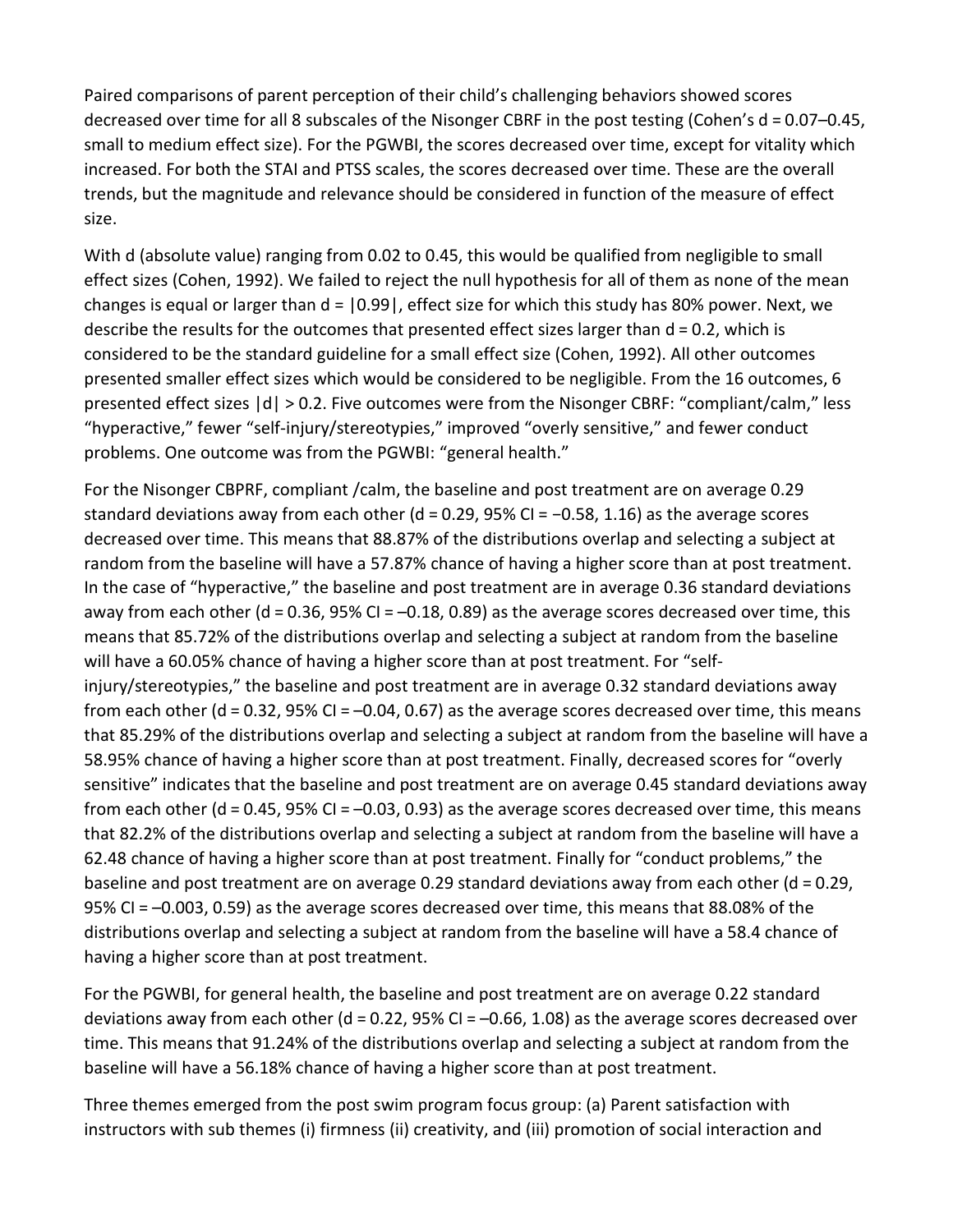sharing (b) Improved child sleeping, and (c) Family dynamics with sub themes (i) siblings wanted to swim and (ii) parents' fear of drowning. Supporting quotations for each theme are presented in Table 3. Caregivers were satisfied with their child's behaviors after the swim lessons but had concerns about the siblings not getting to swim and them not knowing how to swim.

| Theme                                                  | Quotations                                                                                                                                                                                                                                                                                                                                                                                                                                                                                                                                                                                                                                                                                                                                                      |
|--------------------------------------------------------|-----------------------------------------------------------------------------------------------------------------------------------------------------------------------------------------------------------------------------------------------------------------------------------------------------------------------------------------------------------------------------------------------------------------------------------------------------------------------------------------------------------------------------------------------------------------------------------------------------------------------------------------------------------------------------------------------------------------------------------------------------------------|
| (1) Parent satisfaction                                |                                                                                                                                                                                                                                                                                                                                                                                                                                                                                                                                                                                                                                                                                                                                                                 |
| with instructors                                       |                                                                                                                                                                                                                                                                                                                                                                                                                                                                                                                                                                                                                                                                                                                                                                 |
| (a) Firmness                                           | "Sometimes I was like 'Oh, why isn't he working? Because, [child] needs<br>that firmness too in the voice."<br>"I think there's a way to have that firmness but still give them the support<br>and the security in the water. Because I know a lot of them are afraid,<br>and I think that's kind of sometimes where it gets, like, well, they seem<br>scared, so I need to coddle. And it's like, no, you give them support and<br>reassurance, but still you can do this, and you need to do this because.<br>"She loves jumping in the pool.she was rewarded. You swim you do this<br>then you get to jump in again." So I think there's a firmness there and<br>you're going to do this but I'm going to do this, you know, there's that<br>give and take." |
| (b) Creativity                                         | " .the level of creativity the instructors had with trying to get [child's<br>name] to try different techniques and learn how to be safe in the<br>water."<br>" you know from throwing the ducks out, to putting the rings under<br>the water"                                                                                                                                                                                                                                                                                                                                                                                                                                                                                                                  |
| (c) Promotion of<br>social interaction<br>and sharing. | "So kind of became not only learning to swim. With a little bit of a<br>social interaction."                                                                                                                                                                                                                                                                                                                                                                                                                                                                                                                                                                                                                                                                    |
| (2) Improved child<br>sleeping                         | "I appreciated him being worn out because my son never takes naps,<br>never."                                                                                                                                                                                                                                                                                                                                                                                                                                                                                                                                                                                                                                                                                   |
|                                                        | "I love this [swim lessons] he would knock out as soon as we got home,<br>oh yes thank you."                                                                                                                                                                                                                                                                                                                                                                                                                                                                                                                                                                                                                                                                    |
| (3) Family Dynamics                                    |                                                                                                                                                                                                                                                                                                                                                                                                                                                                                                                                                                                                                                                                                                                                                                 |
| (a) Siblings wanted<br>to swim.                        | "When you have other siblings it's like okay well if you don't have anyone<br>to watch them you know during the day or during that short time you<br>know it's like uh well what do you do with them? You know because of<br>course you can't take a two-year old in and say no you can't get in the<br>swimming pool"                                                                                                                                                                                                                                                                                                                                                                                                                                          |
| (b) Parents' fear of<br>drowning.                      | "I think would be amazing [for parents to learn to swim] and it would help<br>also the parents get that comfort level that there are people who care<br>and have that patience to work with kids like ours."                                                                                                                                                                                                                                                                                                                                                                                                                                                                                                                                                    |

**Table 3.** Post-swim Program Focus Group Themes and Representative Quotations.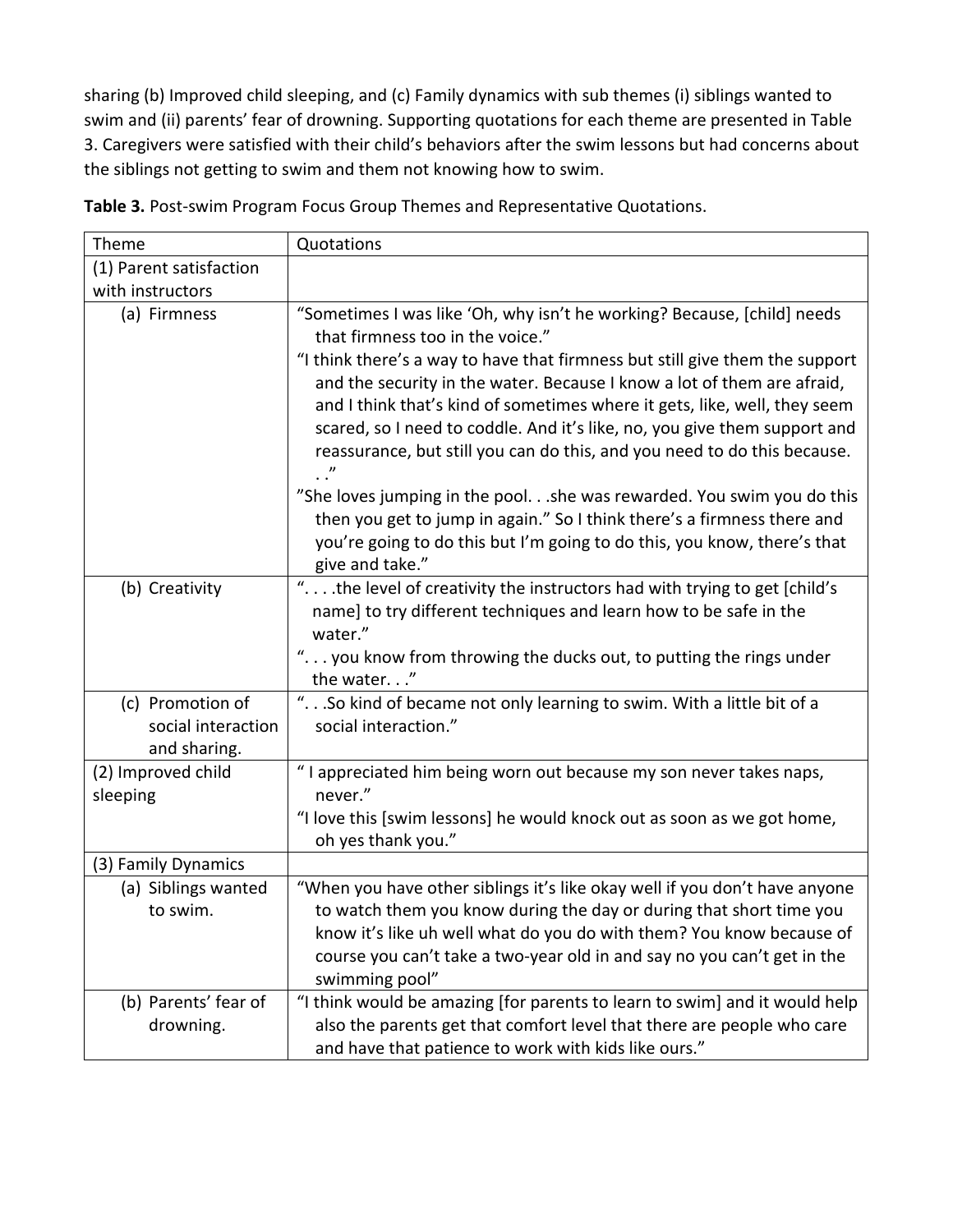## **Discussion**

This pilot study is the first to assess the effect of a swimming program for 10 children with ASD aged between 5.5 and 11 years on the parental psychological well-being, anxiety, positive thinking, and child behaviors. Given the small sample size it was important to report these effect size findings as indicative of improvement in behaviors and parent general health after the swim program.

For the first research question, parents of children with ASD who participated in the swim program, perceived their child to have fewer challenging behaviors in the areas of "compliant/calm," less "hyperactive," fewer "self-injury/stereotypies," improved "overly sensitive," and fewer conduct problems. In addition, themes from the focus group inform these quantitative findings as the caregivers noted that their child was sleeping and behaving better after the swimming program. Specifically, parents noted that their child would take a nap after the swim lesson and sleep better than when they did not have swim lessons. Children with ASD are known to have sleep problems that contribute to challenging behaviors (Abel et al., 2018; Souders et al., 2017), so improved sleep could account for the perceived improvements in the six areas of the Nisonger CBRF. Future research needs to better assess sleep improvements after swim program using a valid and reliable tool.

For the second research question, parents of children with ASD who participated in the swim program, reported they perceived better general health. Past research also found that challenging behaviors impact the caregivers' perception of their well-being (Johnson et al., 2011) which in turn can affect their health and the health of their caregivers (Almansour et al., 2013; Karst & Van Hecke, 2012; Strang et al., 2012). Since swimming was associated with a reduction in challenging child behaviors, it is possible that the swimming intervention for children could be related to the parents' improvement in their perception of their own general health in this study. This, in fact, is similar to the findings from previous research that shows that challenging behaviors of children with ASD can impact their parents' psychological well-being and quality of life (Allik et al., 2006; Bekhet, 2016; Karst & Van Hecke, 2012).

The effect size |d| was < 0.2. for the other psychological health measures, PTSS, and STAI anxiety. The themes from the focus group can also inform these quantitative findings. In general, while the parents were satisfied with the creativity of the instruction and the promotion of the social interaction and sharing, they wished the instructors would have been firmer with the children during the lessons. Caputo et al. (2018) found that children with ASD cling to the side of the pool and must be prompted and progressively reinforced to cling to the instructor and build a secure base before they can progress to exploring the pool retrieving water toys. Incorporation of expectations for parents about the stages of learning to swim that includes a period of getting to know the instructor, that is, forming a relationship that would help the child feel more comfortable letting go of the pool wall (Caputo et al., 2018). Research is needed in future swim programs with development and use of a social script book or iPad application that outlines the expected stages of learning how to swim could help parents be less upset about the lack of firmness for the instructor as they would understand that the instructor is building a relationship with the child.

The caregivers also expressed that the swim program compromised their family dynamics. There was no childcare or alternative activity for the siblings who wanted to swim and 8 of the 10 parents in the study did not know how to swim themselves and had a fear of drowning. The IFSMT (Ryan & Sawin,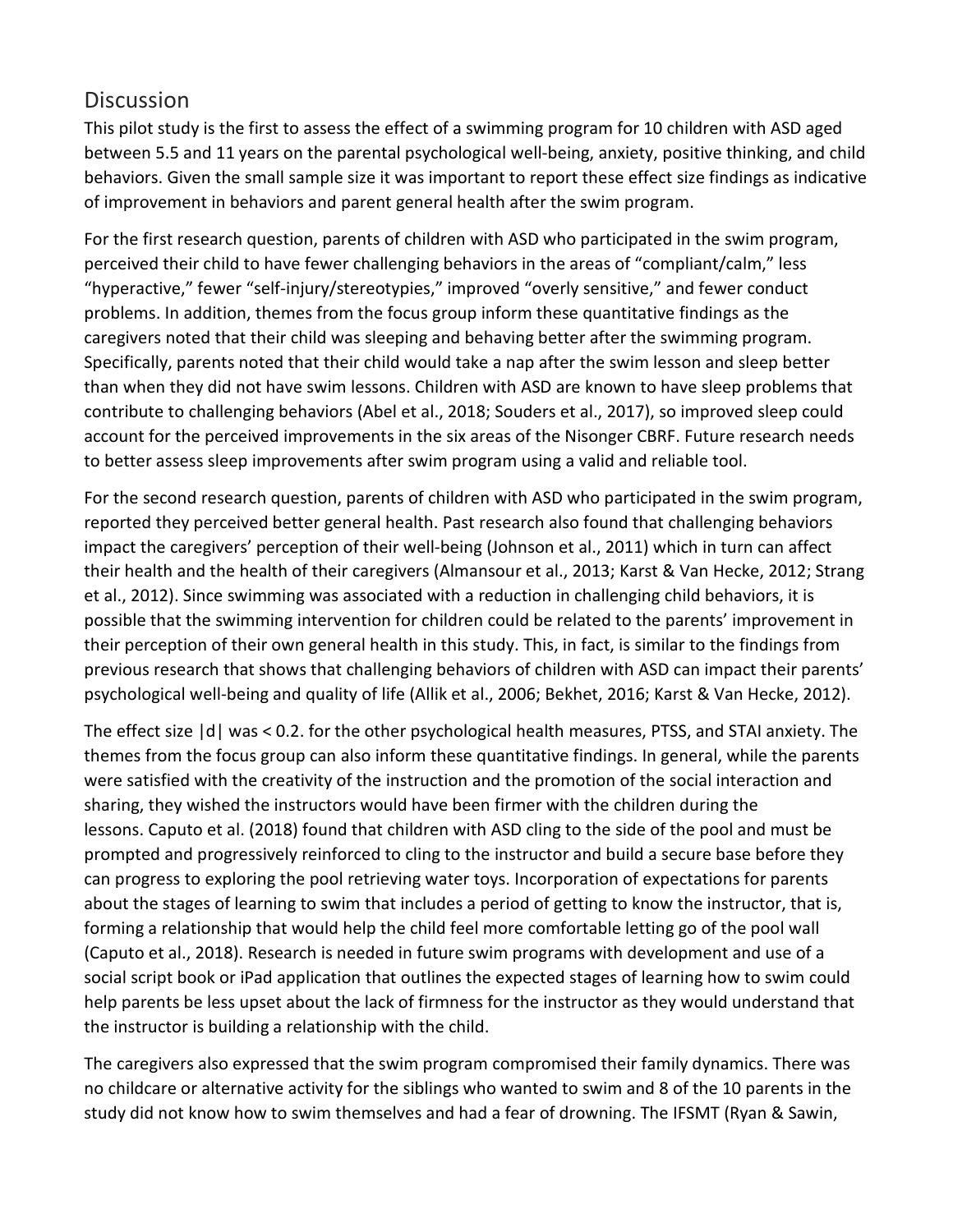2009) predicts that there are risks and complexities that compromise condition management of children. Based on the IFSMT, the lack of the siblings and the caregiver having access to the pool and swimming or activity could help explain the lack of greater improvement in psychological well-being of the caregiver in the present study. These finding inform the design of future swim programs in terms of a more structured approach to the swim instruction in a larger trial of private swim lessons.

This study has limitations and strengths. The sample size was small and there was no control group. Spanish-speaking children were not included and all the caregivers were mothers. We did not measure the level of autism severity or length of time of diagnosis. Future research should measure the level of autism according to DSM–5 by using the Autism Diagnostic Observation Survey and Intellectual Disability by IQ testing and length of time of diagnosis.

A strength of the study was the diversity of the participants with African American, Hispanic, Asian, and White caregivers taking part in the swim program. Future studies can focus on expanding the swim program to have a control group and swim lessons for parents and activities for other family members.

In conclusion, the results of this mixed methods pilot feasibility study showed promising evidence of improved child behaviors and parent perception of their general health after a swim program for children with ASD. Since ASD has lifelong physical and emotional consequences for child and caregiver, novel family well-being interventions are needed. Future research is needed to compare the effectiveness of a family-based swim program on child behaviors and parental well-being.

## Declaration of Conflicting Interests

The author(s) declared no potential conflicts of interest with respect to the research, authorship, and/or publication of this article.

## Funding

The author(s) disclosed receipt of the following financial support for the research, authorship, and/or publication of this article: The study was funded by the Summer Faculty Fellowship (SFF) and a Regular Research Grant (RRG) Fund, from the Marquette University Committee on Research.

## References

- Abel, E. A., Schwichtenberg, A. J., Brodhead, M. T., Christ, S. L. (2018). Sleep and challenging behaviors in the context of intensive behavioral intervention for children with autism. Journal of Autism and Developmental Disorders, 48(11), 3871–3884. [https://doi.org/10.1007/s10803](https://doi.org/10.1007/s10803-018-3648-0)- [018-3648-0](https://doi.org/10.1007/s10803-018-3648-0)
- Alaniz, M. L., Rosenberg, S. S., Beard, N. R., Rosario, E. R. (2017). The effectiveness of aquatic group therapy for improving water safety and social interactions in children with autism spectrum disorder: A pilot program. Journal of Autism and Developmental Disorders, 47(12), 4006– 4017. [https://doi.org/10.1007/s10803](https://doi.org/10.1007/s10803-017-3264-4)-017-3264-4
- Allik, H., Larsson, J. O., Smedje, H. (2006). Health-related quality of life in parents of school-age children with Asperger Syndrome or high-functioning autism. Health and Quality of Life Outcomes, 4, 1. [https://doi.org/10.1186/1](https://doi.org/10.1186/1477-7525-4-1)477-7525-4-1
- Almansour, M. A., Alateeq, M. A., Alzahrani, M. K., Algeffari, M. A., Alhomaidan, H. T. (2013). Depression and anxiety among parents and caregivers of autistic spectral disorder children. Neurosciences, 18(1), 58–63.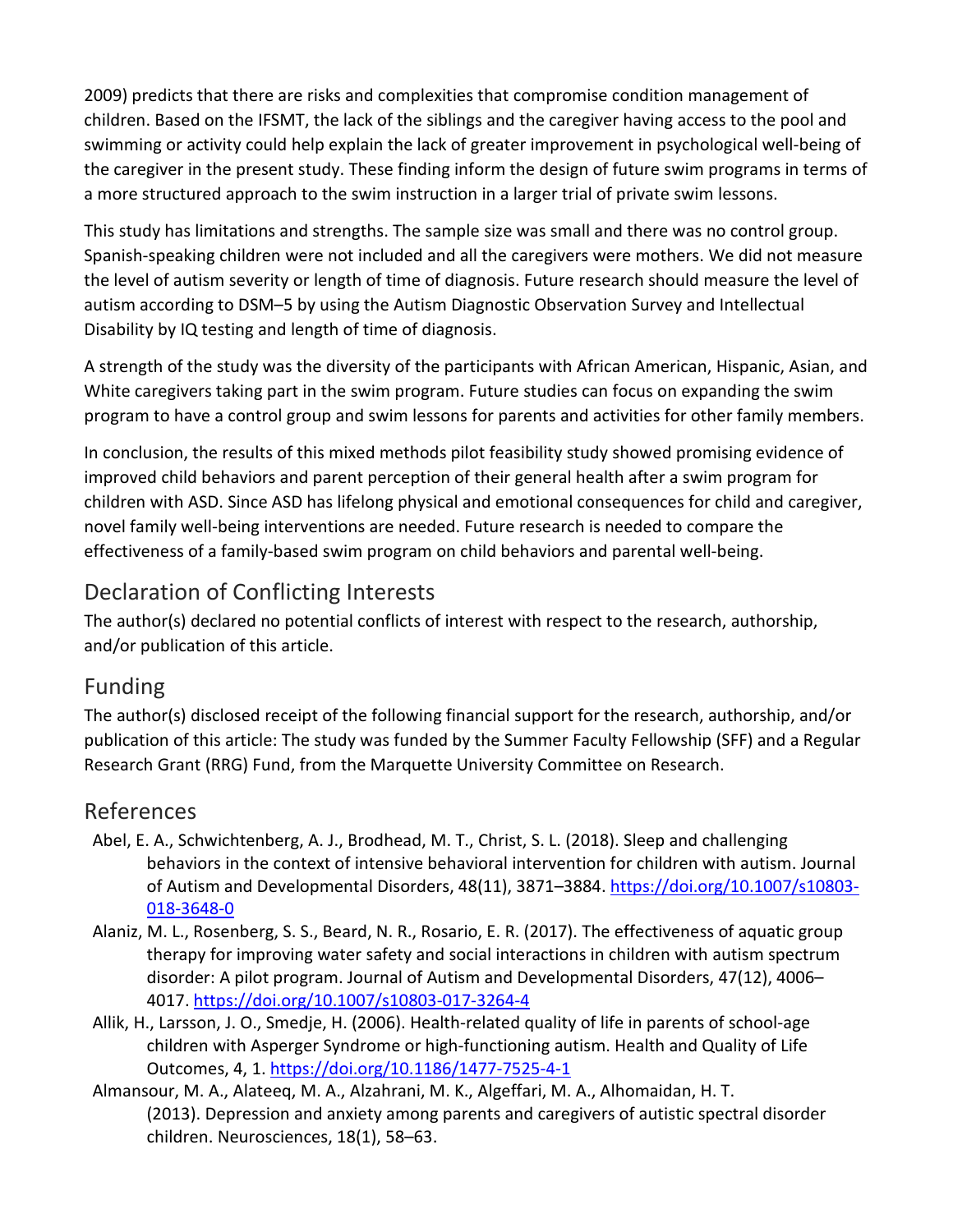- Aman, M. G., Tassé, M. J., Rojahn, J., Hammer, D. (1996). The Nisonger CBRF: A child behavior rating form for children with developmental disabilities. Research in Developmental Disabilities, 17(1), 41–57. [https://doi.org/https://doi.org/10.1016/0891-4222\(95\)00039-9](https://doi.org/https:/doi.org/10.1016/0891-4222(95)00039-9)
- American Psychiatric Association. (ASD) . (2013). Diagnostic and statistical manual of mental disorders (5th ed.). American Psychiatric Publishing.
- Bekhet, A. K. (2016). The mediating effects of positive cognitions on autism caregivers' depression and their children's challenging behaviors. Archives of Psychiatric Nursing, 30(1), 13– 18. <https://doi.org/10.1016/j.apnu.2015.11.001>
- Bekhet, A. K., Zauszniewski, J. A. (2013). Measuring use of positive thinking skills: psychometric testing of a new scale. Western Journal of Nursing Research, 35(8), 1074– 1093. <https://doi.org/10.1177/0,193,945,913,482,191>
- Caputo, G., Ippolito, G., Mazzotta, M., Sentenza, L., Muzio, M. R., Salzano, S., Conson, M. (2018). Effectiveness of a multisystem aquatic therapy for children with autism spectrum disorders. Journal of Autism and Developmental Disorders, 48(6), 1945— 1956. [https://doi.org/10.1007/s10803](https://doi.org/10.1007/s10803-017-3456-y)-017-3456-y
- Chu, C. -H., Pan, C.Y. (2012). The effect of peer- and sibling-assisted aquatic program on interaction behaviors and aquatic skills of children with autism spectrum disorders and their peers/siblings. Research in Autism Spectrum Disorders, 6(3), 1211– 1223. <https://doi.org/10.1016/j.rasd.2012.02.003>
- Cohen, J. (1977). Statistical power analysis for the behavioral sciences. Routledge.
- Cohen, J. (1992). A power primer. Psychological Bulletin, 112(1), 155–159.
- Curtin, C., Jojic, M., Bandini, L. G. (2014). Obesity in children with autism spectrum disorder. Harvard Review of Psychiatry, 22(2), 93-103. <https://doi.org/10.1097/HRP.0000000000000031>
- Dupuy, H. J. (1984). The psychological general well-being index. In Wenger, N. K., Mattson, M. E., Furberg, C. D., Elinson, J. (Eds.), Assessment of quality of life in clinical trials of cardiovascular therapies (pp. 170–183). Le Tacq.
- Elliott, T. R., Shewchuk, R. M., Richards, J. S. (2001). Family caregiver social problem-solving abilities and adjustment during the initial year of the caregiving role. Journal of Counseling Psychology, 48(2), 223–232. [https://doi.org/10.1037//0022](https://doi.org/10.1037/0022-0167.48.2.223)-0167.48.2.223
- Eversole, M., Collins, D. M., Karmarkar, A., Colton, L., Phillips Quinn, J., Karsbaek, R., Reinken Johnson, J., Callier, N. P., Hilton, C. L. (2016). Leisure activity enjoyment of children with autism spectrum disorders. Journal of Autism and Developmental Disorders, 46, 10– 20. [https://doi.org/10.1007/s10803](https://doi.org/10.1007/s10803-015-2529-z)-015-2529-z
- Fragala-Pinkham, M. A., Haley, S. M., O'Neil, M. E. (2011). Group swimming and aquatic exercise programme for children with autism spectrum disorders: A pilot study. Developmental Neurorehabilitation, 14(4), 230–241. <https://doi.org/10.3109/17518423.2011.575,438>
- Glaser, B. G. (1992). Basics of grounded theory analysis. Sociology Press.
- Graneheim, U. H., Lundman, B. (2004). Qualitative content analysis in nursing research: Concepts, procedures and measures to achieve trustworthiness. Nurse Educator Today, 24(2), 105– 112. <https://doi.org/10.1016/j.nedt.2003.10.001>
- Guan, J., Li, G. (2017). Injury mortality in individuals with autism. American Journal of Public Health, 107(5), 791–793. [https://doi.org/10.2105/AJPH.2017.](https://doi.org/10.2105/AJPH.2017.303696)303696
- Johnson, N. L., Frenn, M., Feetham, S., Simpson, P. (2011). Autism spectrum disorder: Parenting stress, family functioning and health related quality of life. Family, Systems & Health, 29(3), 232–252.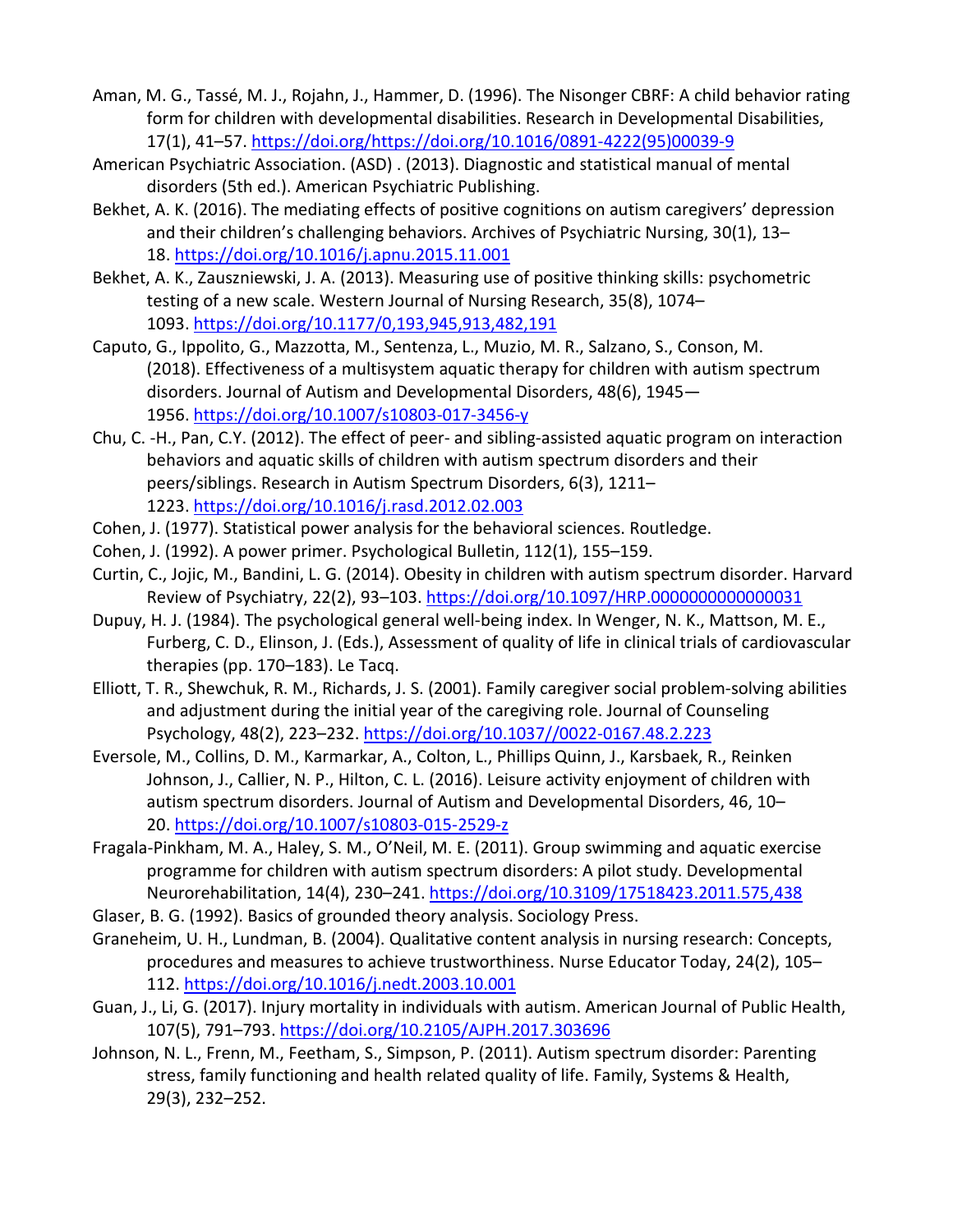- Karst, J., Van Hecke, A. (2012). Parent and family impact of autism spectrum disorders: A review and proposed model for intervention evaluation. Clinical Child & Family Psychology Review, 15(3), 247–277.
- Lecavalier, L., Aman, M. G., Hammer, D., Stoica, W., Mathews, G. L. (2004). Factor analysis of the Nisonger Child Behavior Rating Form in children with autism spectrum disorders. Journal of Autism and Developmental Disorders, 34(6), 709-721. [https://doi.org/10.1007/s10803](https://doi.org/10.1007/s10803-004-5291-1)-004-[5291-1](https://doi.org/10.1007/s10803-004-5291-1)
- Maenner, M. J., Shaw, K. A., Baio, J., Washington, A., Patrick, M., DiRienzo, M., Christensen, D. L., Wiggins, L. D., Pettygrove, S., Andrews, J. G., Lopez, M., Hudson, A., Baroud, T., Schwenk, Y., White, T., Rosenberg, C. R., Lee, L. C., Harrington, R. A., Huston, M., , . . . Dietz, P. M. (2020). Prevalence of autism spectrum disorder among children aged 8 years—Autism and Developmental Disabilities Monitoring Network, 11 Sites, United States, 2016. The Morbidity and Mortality Weekly Report (MMWR) Surveillance Summaries, 69(4), 1– 12. <https://doi.org/10.15585/mmwr.ss6904a1>
- Moholdt, T. T., Salvesen, K., Ingul, C. B., Vik, T., Oken, E., Morkved, S. (2011). Exercise training in pregnancy for obese women (ETIP): Study protocol for a randomised controlled trial. Trials, 12, 154. [https://doi.org/10.1186/1745](https://doi.org/10.1186/1745-6215-12-154)-6215-12-154
- Polfuss, M., Johnson, N., Bonis, S. A., Hovis, S. L., Apollon, F., Sawin, K. J. (2016). Autism spectrum disorder and the child's weight-related behaviors: A parents' perspective. Journal of Pediatric Nursing, 31(6), 598–607. <https://doi.org/10.1016/j.pedn.2016.05.006>
- R Core Team . (2019). R: A language and environment for statistical computing. R Foundation for Statistical Computing. [https://www.R-project.org/.](https://www.r-project.org/)
- Reiser, B., Faraggi, D. (1999). Confidence intervals for the overlapping coefficient: The normal equal variance case. Journal of the Royal Statistical Society, 48(3), 413–418.
- Rice, C. E., Zablotsky, B., Avila, R. M., Colpe, L. J., Schieve, L. A., Pringle, B., Blumberg, S. J. (2016). Reported wandering behavior among children with autism spectrum disorder and/or intellectual disability. The Journal of Pediatrics, 174, 232–239 e232. <https://doi.org/10.1016/j.jpeds.2016.03.047>
- Richards, C., Oliver, C., Nelson, L., Moss, J. (2012). Self-injurious behaviour in individuals with autism spectrum disorder and intellectual disability. Journal of Intellectual Disability Research, 56(5), 476–489. [https://doi.org/10.1111/j.1365-](https://doi.org/10.1111/j.1365-2788.2012.01537.x)2788.2012.01537.x
- Ruscio, J. (2008). A probability-based measure of effect size: robustness to base rates and other factors. Psychological Methods, 13(1), 19–30.
- Ryan, P., Sawin, K. J. (2009). The Individual and Family Self-Management Theory: Background and perspectives on context, process, and outcomes. Nursing Outlook, 57(4), 217–225 e216. <https://doi.org/10.1016/j.outlook.2008.10.004>
- Souders, M. C., Zavodny, S., Eriksen, W., Sinko, R., Connell, J., Kerns, C., Schaaf, R., Pinto-Martin, J. (2017). Sleep in children with autism spectrum disorder. Current Psychiatry Reports, 19(6), 34. [https://doi.org/10.1007/s11920](https://doi.org/10.1007/s11920-017-0782-x)-017-0782-x
- Spielberger, C. D. (1989). State-trait Anxiety Inventory: Bibliography (2nd ed.). Consulting Psychologists Press.
- Spielberger, C. D., Gorsuch, R. L. (1983). Manual for the State-trait Anxiety Inventory (Form Y) "Selfevaluation Questionnaire"). Consulting Psychologists Press.
- Strang, J. F., Kenworthy, L., Daniolos, P., Case, L., Wills, M. C., Martin, A., Wallace, G. L. (2012). Depression and anxiety symptoms in children and adolescents with autism spectrum